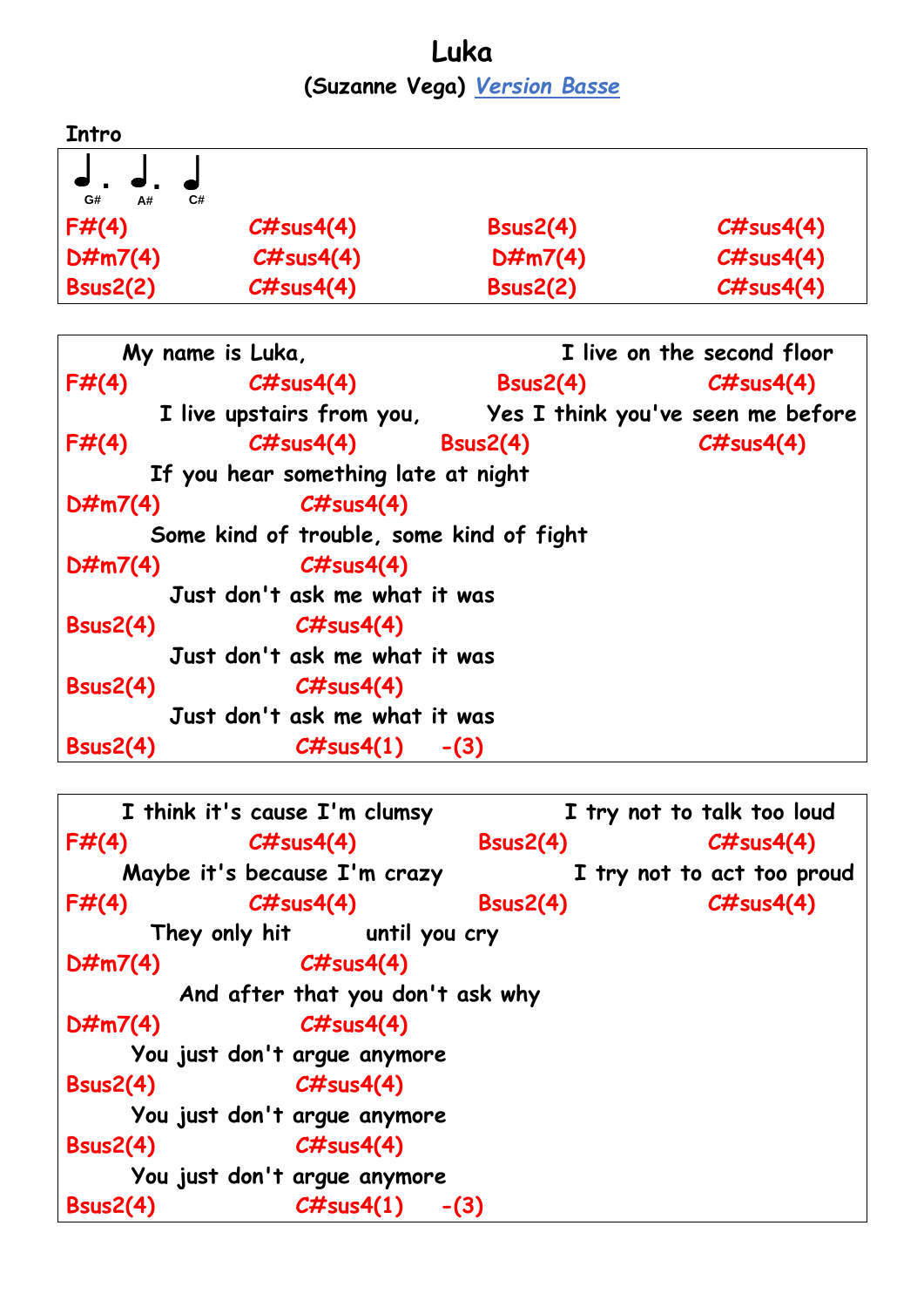| Pont N°1        |                                                                   |                                        |                              |
|-----------------|-------------------------------------------------------------------|----------------------------------------|------------------------------|
| F#(4)           | $C\#sus4(4)$                                                      | Bsus2(4)                               | $\mathcal{CH}$ sus $4(4)$    |
| F#(4)           | $C\#sus4(4)$                                                      | <b>Bsus2(4)</b>                        | $C\#sus4(4)$                 |
|                 | <b>Yes I think I'm okay</b>                                       |                                        | I walked into the door again |
| F#(4)           |                                                                   | $\mathcal{C\#}$ sus $4(4)$ Bsus $2(4)$ | $C\#sus4(4)$                 |
|                 | If you ask that's what I'll say and it's not your business anyway |                                        |                              |
| F#(4)           | $\mathcal{CH}$ sus $4(4)$                                         | Bsus2(4)                               | $C\#sus4(4)$                 |
|                 | I guess I'd like to be alone                                      |                                        |                              |
| $D\#m7(4)$      | $C\#sus4(4)$                                                      |                                        |                              |
|                 | With nothing broken, nothing thrown                               |                                        |                              |
| $D\#m7(4)$      | $C\#sus4(4)$                                                      |                                        |                              |
|                 | Just don't ask me how I am                                        |                                        |                              |
| Bsus2(4)        | CHsus4(4)                                                         |                                        |                              |
|                 | Just don't ask me how I am                                        |                                        |                              |
| Bsus2(4)        | $\mathcal{CH}$ sus $4(4)$                                         |                                        |                              |
|                 | Just don't ask me how I am                                        |                                        |                              |
| <b>Bsus2(4)</b> | $\mathcal{CH}$ sus4(1) -(3)                                       |                                        |                              |

*Notes marquées*  **My name is Luka, I live on the second floor F#(4) C#sus4(4) Bsus2(4) C#sus4(4) I live up stairs from you, Yes I think you've seen me before F#(4) C#sus4(4) Bsus2(4) C#sus4(4) If you hear something late at night D#m7(4) C#sus4(4) Some kind of trouble, some kind of fight D#m7(4) C#sus4/F#(4) Just don't ask me what it was Bsus2(4) C#sus4(4) Just don't ask me what it was Bsus2(4) C#sus4(4) Just don't ask me what it was Bsus2(4) C#sus4(4) They only hit until you cry D#m7(4) C#sus4(4) And after that you don't ask why D#m7(4) C#sus4(4)**